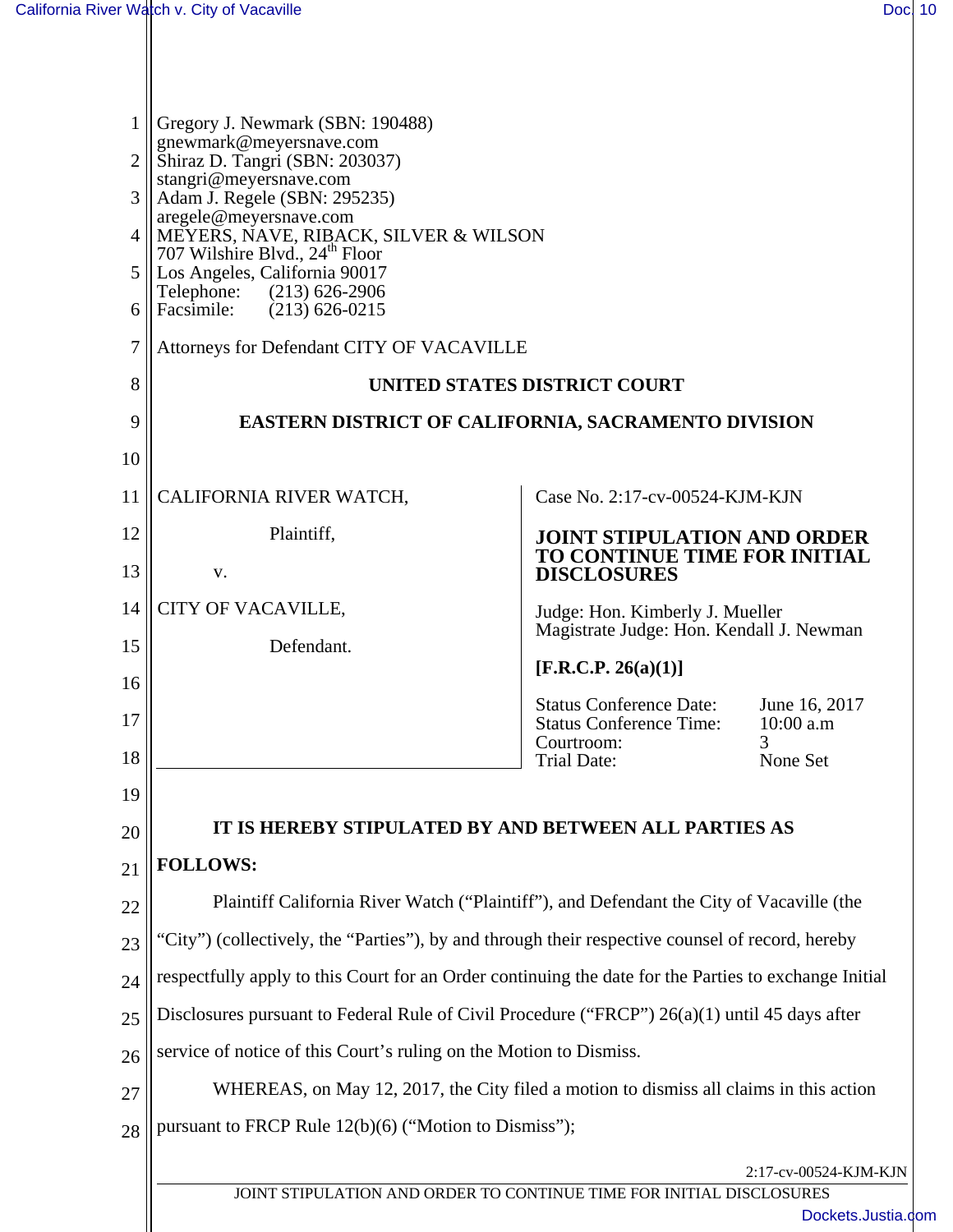| 1              | WHEREAS, the Motion to Dismiss is scheduled for hearing on June 16, 2017;                               |  |  |  |
|----------------|---------------------------------------------------------------------------------------------------------|--|--|--|
| $\overline{2}$ | WHEREAS, pursuant to the Court's Minute Order dated May 15, 2017, the initial pretrial                  |  |  |  |
| 3              | scheduling conference in this action was advanced to June 16, 2017;                                     |  |  |  |
| 4              | WHEREAS, the Parties met and conferred pursuant to FRCP Rule 26(f) on May 25, 2017,                     |  |  |  |
| 5              | to consider the nature and basis of the claims and defenses, the possibilities for promptly settling    |  |  |  |
| 6              | or resolving the case; making or arranging for the disclosures required by FRCP Rule $26(a)(1)$ ,       |  |  |  |
| $\overline{7}$ | discussing any issues about preserving discoverable information, and developing a proposed              |  |  |  |
| 8              | discovery plan;                                                                                         |  |  |  |
| 9              | WHEREAS, the Parties' Initial Disclosures pursuant to FRCP Rule $26(a)(1)$ are currently                |  |  |  |
| 10             | due on June 8, 2017;                                                                                    |  |  |  |
| 11             | WHEREAS, the Parties have agreed that postponing Initial Disclosures till a date after this             |  |  |  |
| 12             | Court rules on the pending Motion to Dismiss would allow the Parties to avoid potentially               |  |  |  |
| 13             | unnecessary litigation costs;                                                                           |  |  |  |
| 14             | NOW THEREFORE, IT IS HEREBY STIPULATED, between the Parties, subject to this                            |  |  |  |
| 15             | Court's approval, that: the last date for the Parties to serve Initial Disclosures pursuant to FRCP     |  |  |  |
| 16             | Rule $26(a)(1)$ , be continued until forty-five (45) days following service of notice of this Court's   |  |  |  |
| 17             | ruling on the Motion to Dismiss.                                                                        |  |  |  |
| 18             | ///                                                                                                     |  |  |  |
| 19             |                                                                                                         |  |  |  |
| 20             |                                                                                                         |  |  |  |
| 21             |                                                                                                         |  |  |  |
| 22             |                                                                                                         |  |  |  |
| 23             |                                                                                                         |  |  |  |
| 24             |                                                                                                         |  |  |  |
| 25             |                                                                                                         |  |  |  |
| 26             |                                                                                                         |  |  |  |
| 27             |                                                                                                         |  |  |  |
| 28             | ///                                                                                                     |  |  |  |
|                | 2:17-cv-00524-KJM-KJN<br>2<br>IOINT STIDUL ATION AND ORDER TO CONTINUE TIME FOR INITIAL<br>DISCI OSHERS |  |  |  |